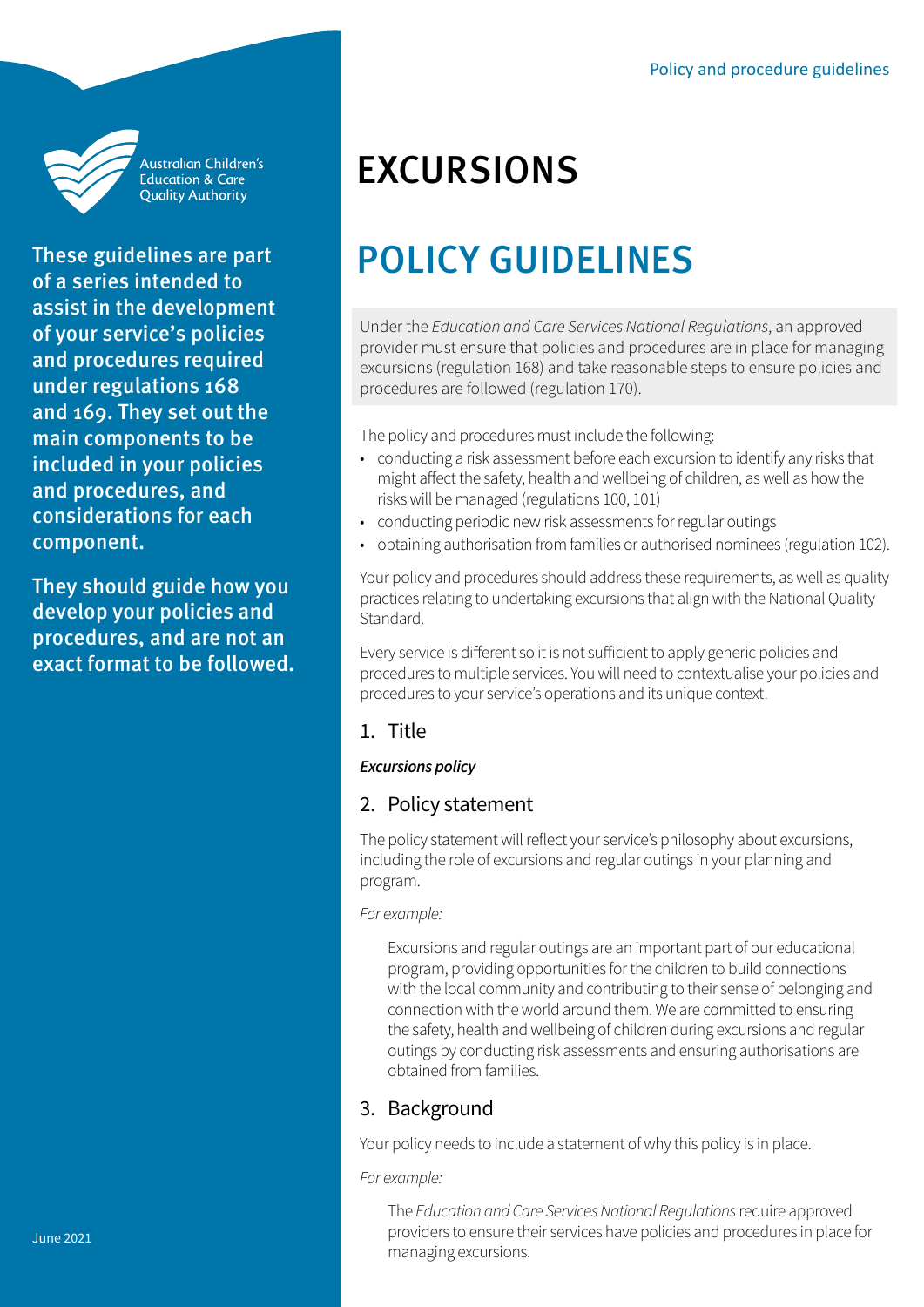### 4. Legislative requirements

Your policy must be consistent with, and refer to, legislative requirements for managing excursions.

Examples include, but are not limited to:

| Section/regulation     | <b>Description</b>                                                              |
|------------------------|---------------------------------------------------------------------------------|
| Section 165            | Offence to inadequately supervise children                                      |
| <b>Regulation 89</b>   | First aid kits                                                                  |
| <b>Regulation 90</b>   | Medical conditions policy                                                       |
| <b>Regulation 99</b>   | Children leaving the education and care service premises                        |
| <b>Regulation 100</b>  | Risk assessment must be conducted before excursion                              |
| <b>Regulation 101</b>  | Conduct of risk assessment for excursion                                        |
| <b>Regulation 102</b>  | Authorisation for excursion                                                     |
| <b>Regulation 122</b>  | Educators must be working directly with children to be included in ratios       |
| <b>Regulation 123</b>  | Educator to child ratios - centre-based services                                |
| <b>Regulation 123A</b> | Family day care co-ordinator to educator ratios - family day care service       |
| <b>Regulation 124</b>  | Number of children who can be educated and cared for - family day care educator |
| <b>Regulation 136</b>  | First aid qualifications                                                        |
| <b>Regulation 168</b>  | Education and care service must have policies and procedures                    |
| <b>Regulation 169</b>  | Additional policies and procedures - family day care service                    |
| <b>Regulation 170</b>  | Policies and procedures to be followed                                          |
| <b>Regulation 171</b>  | Policies and procedures to be kept available                                    |
| <b>Regulation 172</b>  | Notification of change to policies or procedures                                |

When writing your policy, you will need to break down what is required under each regulation and how your service will meet these requirements. How these work in practice will be contained in your procedures.

As you reflect on your *Excursions policy,* it might highlight the need to split its various areas into different policies and procedures that can be readily accessed by all staff members to follow. For example, you may wish to have separate policies for *Planning for an excursion* and *Regular outings*.

## 5. Principles to inform your policy

All decision-making should be carried out in accordance with the principles of your service's *Excursions policy*. Examples of principles could include, but are not limited to:

- Children's connection with the world around them contributes to their sense of belonging. Therefore, our educational program includes excursions and regular outings to promote opportunities for the children to build connections with the local community.
- Children's safety, health and wellbeing is paramount, and all experiences for the service, including excursions and regular outings, will be conducted in a way that minimises and addresses any risks identified.
- Clear and concise roles and responsibilities will ensure management, educators and staff are aware of their roles and responsibilities in relation to excursions and regular outings.

### Change in circumstances

Risk assessments are required to be conducted before excursions, unless the excursion is a regular outing for which a risk assessment has already been conducted less than 12 months prior. However, when there is a change in circumstances relevant to the risk assessment for a regular outing, the service must update the risk assessments and authorisation forms. Examples of changes in circumstances include additional children attending, when there is a change in the location, or there are changes to the route taken to and from the outing.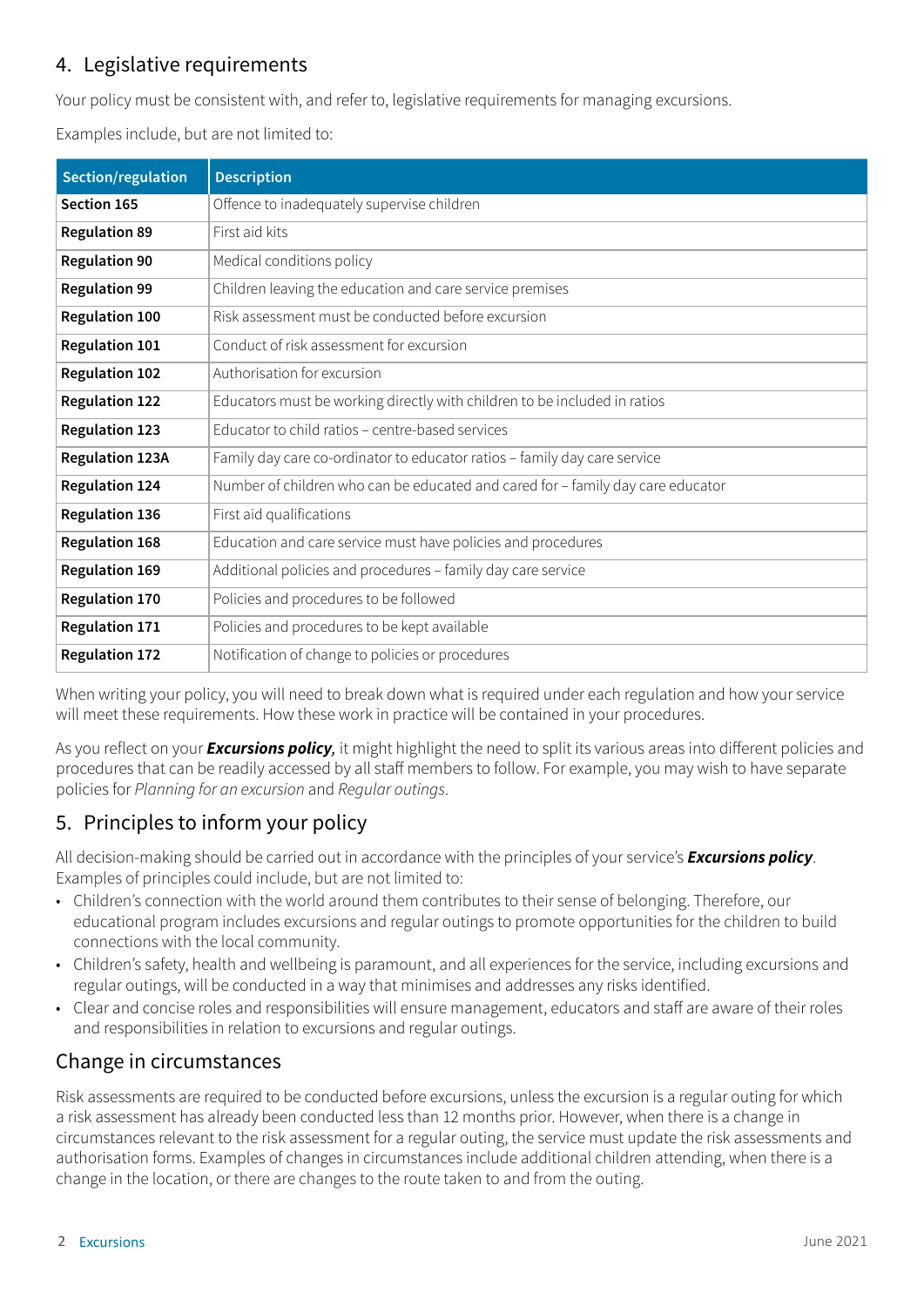#### 6. Key terms

To make it easier for your audience, provide definitions of key terms that may not be used every day. For example:

| <b>Term</b>                                                                                | <b>Meaning</b>                                                                                                                                                                                                                                                                                                                                                              | <b>Source</b>               |
|--------------------------------------------------------------------------------------------|-----------------------------------------------------------------------------------------------------------------------------------------------------------------------------------------------------------------------------------------------------------------------------------------------------------------------------------------------------------------------------|-----------------------------|
| <b>ACECQA - Australian</b><br><b>Children's Education</b><br>and Care Quality<br>Authority | The independent national authority that works with all regulatory<br>authorities to administer the National Quality Framework, including<br>the provision of guidance, resources and services to support the<br>sector to improve outcomes for children.                                                                                                                    | acecqa.gov.au               |
| Authorised person                                                                          | A parent or family member of a child who is being educated and cared<br>for by the service or the family day care educator, or their authorised<br>nominee                                                                                                                                                                                                                  | Guide to the NQF (Glossary) |
| <b>Excursion</b>                                                                           | An outing organised by an education and care service or family<br>day care educator, but does not include an outing organised by an<br>education and care service provided on a school site if:<br>(a) the child or children leave the education and care service premises<br>in the company of an educator; and<br>(b) the child or children do not leave the school site. | National Law (Definitions)  |
| <b>Regular outing</b>                                                                      | In relation to an education and care service, means a walk, drive or<br>trip to and from a destination:<br>(a) that the service visits regularly as part of its educational program;<br>and<br>(b) where the circumstances relevant to the risk assessment are the<br>same on each outing.                                                                                  | National Law (Definitions)  |
| <b>Risk assessment</b>                                                                     | Assessing the risk means working out how likely it is that a hazard will<br>harm someone and how serious the harm could be.                                                                                                                                                                                                                                                 | acecqa.gov.au/media/29421   |

### 7. Links to other policies

Refer to related policies and procedures, for example:

- Incident, injury, trauma and illness
- Dealing with medical conditions in children
- Emergency and evacuation
- Safe transportation of children
- Providing a child safe environment
- Nutrition, food and beverages, dietary requirements
- Sun protection
- Water safety
- Sleep and rest for children
- Acceptance and refusal of authorisations
- Delivery of children to, and collection from, education and care service premises

### 8. Induction and ongoing training

State information about induction training and frequency of ongoing training and information sharing to assist managers, co-ordinators, educators and other staff to fulfil their roles effectively.

### 9. Policy created/reviewed

Include the date the policy was created, reviewed or changes were made.

### 10. Monitoring, evaluation and review

State when the policy will be reviewed and who will be responsible for this.

#### 11. Checklist

- $\vert \vert$  Have you referenced the relevant regulations and are these reflected in the policy?
- $\Box$  Does the title provide a clear and concise statement identifying the intent of the policy?
- Have you checked the policy requirements and referenced related legislation that applies to your service type?
- Does your policy statement provide a framework for decision-making and ensure consistent practice?

Does your policy statement reflect your service philosophy?

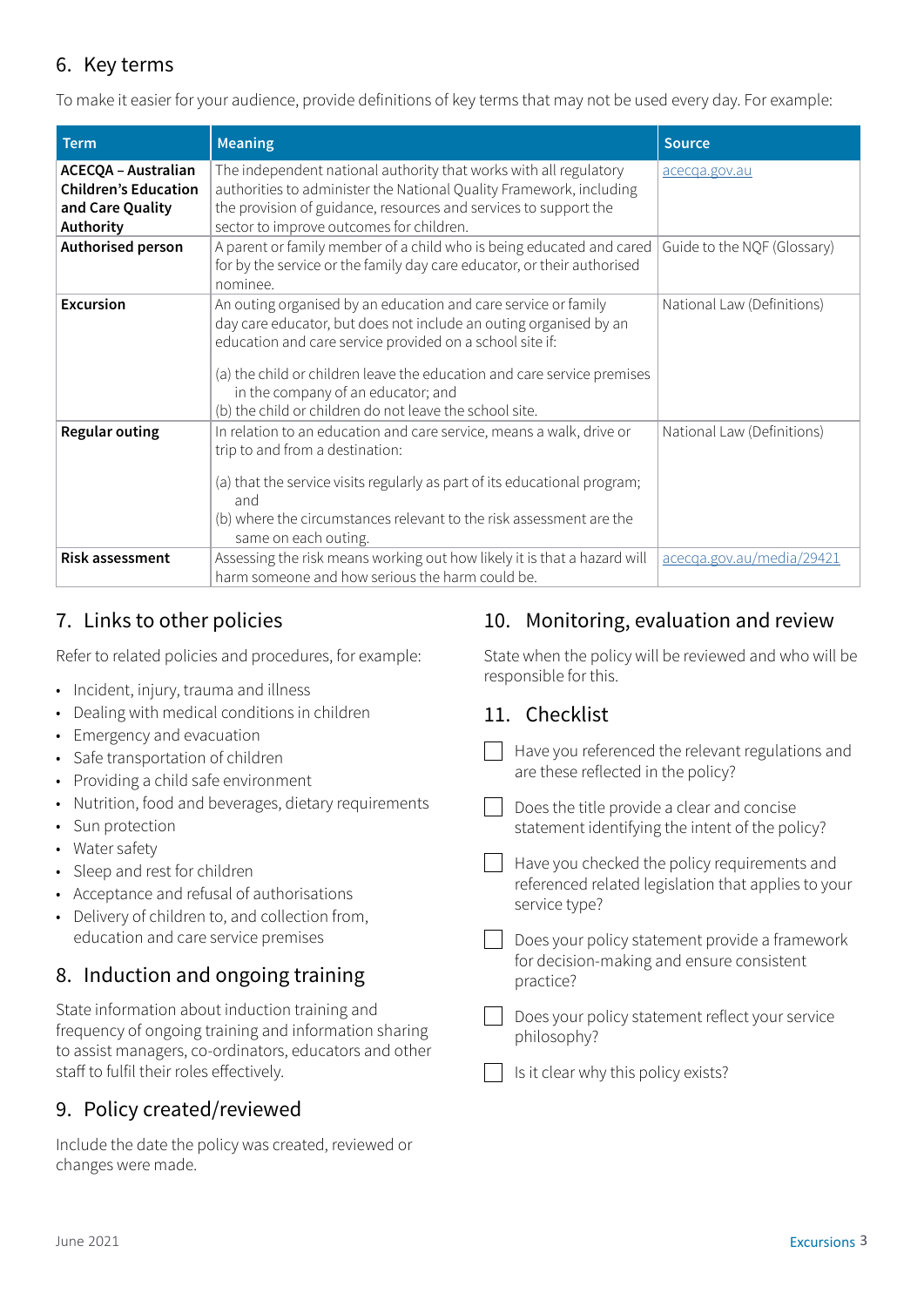# PROCEDURES GUIDELINES

Under the *Education and Care Services National Regulations*, an approved provider must ensure policies and procedures are in place for excursions. These guidelines are part of a series intended to assist in the development of your policies and procedures required under regulations 168 and 169. They are to guide you to develop your policies and procedures, and are not an exact format to be followed.

Your procedures should be written in clear and concise language, making them easy to read, understand and implement.

The steps and guidelines you document will not only guide your practice, but also inform regulatory authorities of roles and responsibilities at the service.

When thinking about your procedures for excursions, they need to be practical and achievable. For example, if your procedures state that you carry out a site visit two weeks before your excursion, you will need to make sure steps are in place to make this happen.

#### 1. Title

#### *Excursions procedures*

#### 2. Reference to policy and philosophy

Here you refer to the *Excursions policy* as seen in your policy documents. You can reference where you will find the policy to help those looking for it.

Your procedures will also reflect your service's overall philosophy and supervision and ratio plans.

#### 3. Procedures

This is where you detail the way you will implement the *Excursions policy*.

It is the 'How to' in your service and includes specific step-by-step procedures for managing excursions and regular outings.

Some areas that will be outlined here will include:

- where the procedures will be kept
- when they were last reviewed
- templates and documents that may be required and/or used as a part of the procedures (e.g. excursion risk assessment template, register of children attending, emergency contact information)
- systems and resources required to monitor the implementation of procedures.

When developing your procedures you will need to consider any risks associated with children of differing ages, physical capabilities and developmental stages. This is particularly relevant in family day care and outside school hours care services where there is commonly a mixed age group.

You will also need to consider:

- the type of information you will need to collect for both regular and one-off excursions
- what information needs to be included in your authorisation for an excursion form
- educator to child ratios for excursions may need to be greater than the minimum requirements, depending on the type of excursions, any risks identified, the number of children, their ages, and individual needs
- not exceeding your service's maximum number of approved places for children, which includes children both at the service premises and on an excursion
- when and how risk assessments will be conducted for each excursion to ensure consideration of all relevant risks and how they are minimised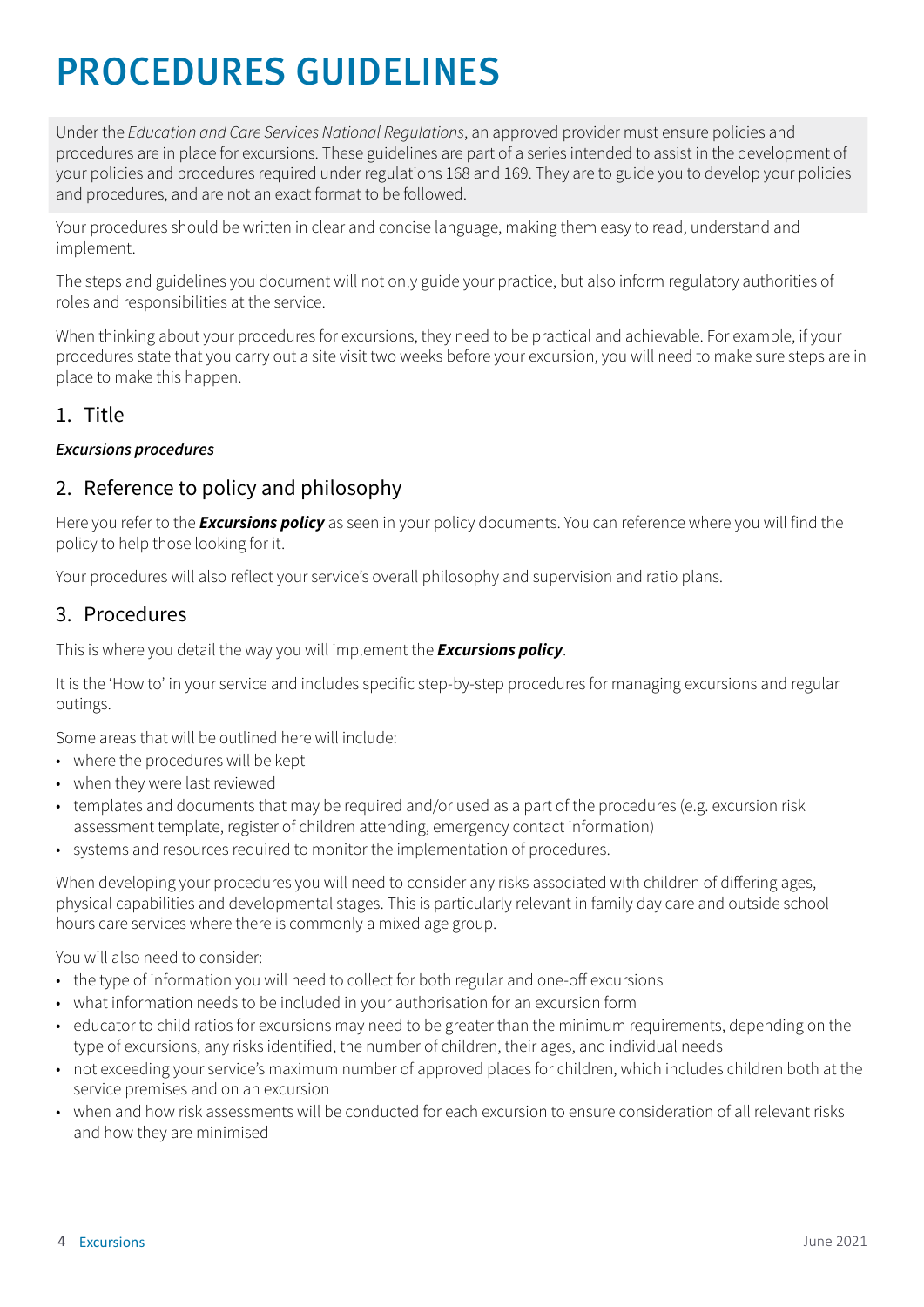- qualifications of educators and staff at the excursion and the service premises. For example, if some children are on an excursion and others remain at the service premises, at least one educator holding appropriate qualifications (including first aid) must be in both groups
- other procedures and whether they should be adjusted.

As you reflect on your *Excursions policy*, it might highlight the need to split its various areas into different procedures, which will be displayed or accessed by all staff to follow in relation to their required actions. For example, you may wish to have separate procedures for *Regular outings* and *Planned excursions*.

#### 4. Roles and responsibilities

This is where you will designate specific roles and responsibilities for the people who hold different positions within your service. This needs to align with the *Education and Care Services National Regulations* (see pp. 7–8 below).

It is important to note that it is the legal responsibility of approved providers to ensure systems are in place to minimise risk and ensure health and safety procedures are implemented by the responsible people in services including family day care (FDC) environments (if applicable). Ultimate responsibility lies with the approved provider to ensure their service/s are meeting the requirements under the *Education and Care Services National Law*.

When developing this section consider:

- What are the roles and responsibilities of the approved provider, responsible person, nominated supervisor, educators, other staff, volunteers, students and families in your service in relation to managing excursions?
- How will you clearly define these roles and expectations and where will it be documented?
- Why are clear and robust procedures for excursions important for children's safety, health and wellbeing?
- How will you learn from the administration of these procedures to improve your practices?
- What information will you need from families to ensure their authorisation has been granted for children to participate in excursions and that they are aware of the details and purpose of the excursion, including: transportation, expected duration of the excursion, the type of experience the children will be engaged in, potential risks and how they will be managed?
- How will you ensure that the necessary tools are available so the approved provider, nominated supervisor, educators and other staff members can follow the procedures? How will they be made aware of the procedures?
- Do the roles and responsibilities reflect your service type?

An example of roles and responsibilities could include, but is not limited to:

| <b>Roles</b>      | <b>Responsibilities</b>                                                                                                                                                                                                                                                                                                                                                                                                                                                                                                                                                                                                                                                             |
|-------------------|-------------------------------------------------------------------------------------------------------------------------------------------------------------------------------------------------------------------------------------------------------------------------------------------------------------------------------------------------------------------------------------------------------------------------------------------------------------------------------------------------------------------------------------------------------------------------------------------------------------------------------------------------------------------------------------|
| Approved provider | • ensure that obligations under the Education and Care Services National Law and National<br>Regulations are met<br>ensure the appropriate risk assessments are completed and all relevant actions are<br>undertaken prior to the excursion<br>ensure all children have written authorisation from families to leave the service on an<br>excursion<br>• ensure educator to child ratios are maintained during the excursion and address the risks<br>identified (if applicable)<br>ensure family members and volunteers attending the excursion are not left alone with any                                                                                                        |
|                   | child or group of children<br>take reasonable steps to ensure that nominated supervisors, educators, staff and<br>$\bullet$<br>volunteers follow the policy and procedures<br>ensure copies of the policy and procedures are readily accessible to nominated<br>supervisors, educators, staff, volunteers and families, and available for inspection<br>notify families at least 14 days before changing the policy or procedures if the changes<br>will:<br>• affect the fees charged or the way they are collected or<br>significantly impact the service's education and care of children or<br>$\bullet$<br>• significantly impact the family's ability to utilise the service. |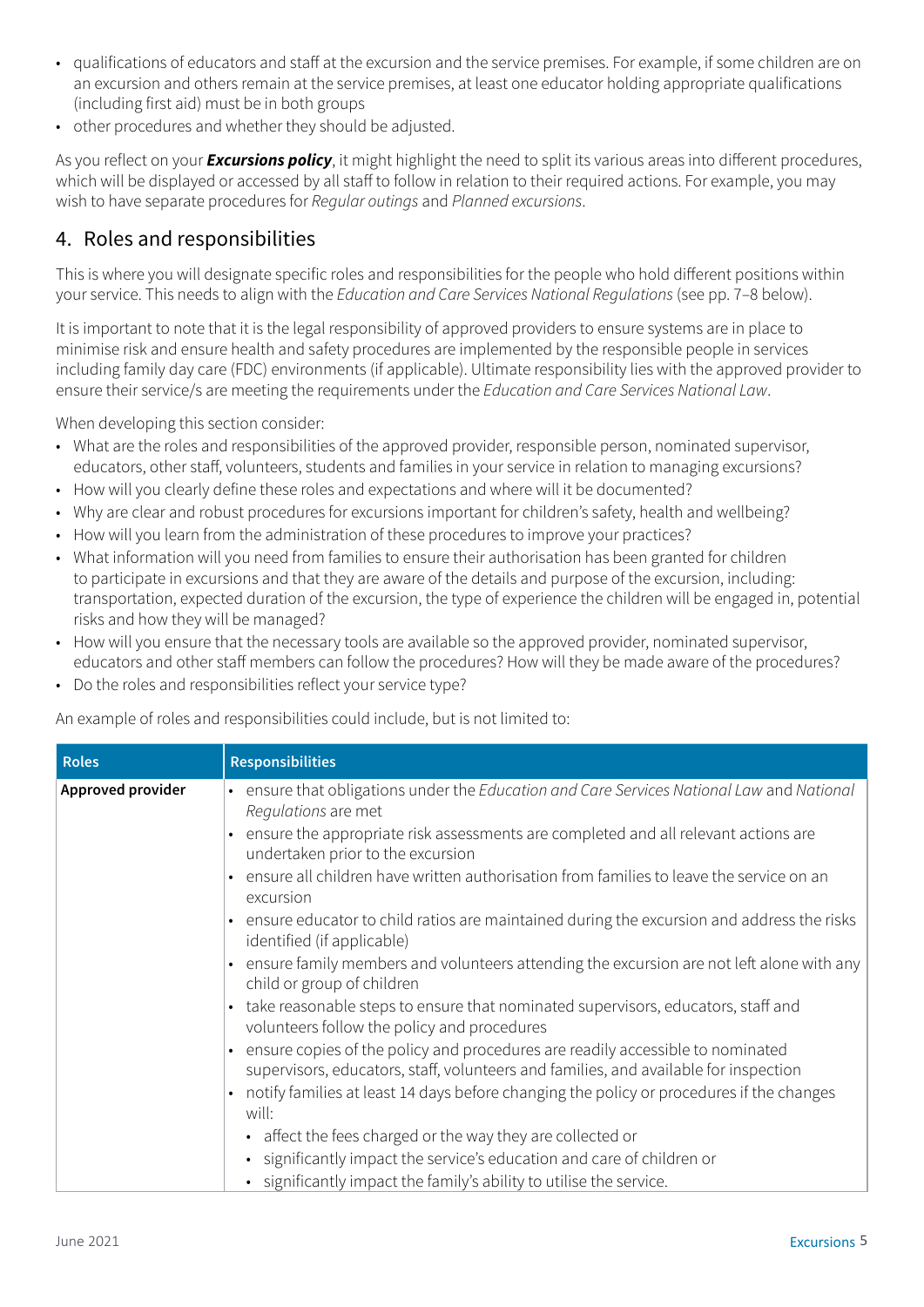| <b>Roles</b>         | <b>Responsibilities</b>                                                                                                                                                                                                                                                                                                                                                                                                                                                                                                                                                                                                                                                                                                                                                                                                                                                                                                                                               |
|----------------------|-----------------------------------------------------------------------------------------------------------------------------------------------------------------------------------------------------------------------------------------------------------------------------------------------------------------------------------------------------------------------------------------------------------------------------------------------------------------------------------------------------------------------------------------------------------------------------------------------------------------------------------------------------------------------------------------------------------------------------------------------------------------------------------------------------------------------------------------------------------------------------------------------------------------------------------------------------------------------|
| Nominated supervisor | • conduct a risk assessment for an excursion, ensuring any risks are managed (prior to<br>obtaining written authorisation from families)<br>ensure a new risk assessment is completed when circumstances change for regular<br>outings<br>ensure all children attending the excursion have written authorisation from families to<br>$\bullet$<br>attend prior to the excursion<br>ensure volunteers understand the details of the excursion, the expectations, and their<br>supervision responsibilities<br>verify that all the required equipment and/or items are taken on the excursion (first aid<br>kit, personal medication, medical management plans, mobile phone, emergency contact<br>lists, etc.).                                                                                                                                                                                                                                                        |
| <b>Educators</b>     | • ensure the excursion is carried out in line with the Excursion policy and procedures<br>ensure all children attending the excursion have written authorisation from families to<br>attend prior to the excursion<br>conduct a risk assessment for an excursion, ensuring any risks are managed (prior to<br>obtaining written authorisation from families)<br>ensure a new risk assessment is completed when circumstances change for regular<br>outings<br>ensure the required educator to child ratios are in place and children are supervised at all<br>$\bullet$<br>times<br>undertake regular attendance checks to account for all children<br>ensure family members and volunteers attending the excursion understand your<br>expectations and are not left alone with any child or group of children<br>ensure all children's health and medical needs are taken on the excursion (first aid kit,<br>personal medication, medical managements plans, etc.). |
| <b>Families</b>      | sign the authorisation forms for their child to attend the excursion and ensure all<br>information required is up-to-date<br>provide written authorisation for their child to leave the service premises on regular<br>outings<br>be aware of all the information about the excursion - ask questions if needed<br>if volunteering on excursions, understand the details of the excursion and the<br>expectations and supervision responsibilities<br>• ensure required medication for their child is in date and available to take on an excursion.                                                                                                                                                                                                                                                                                                                                                                                                                  |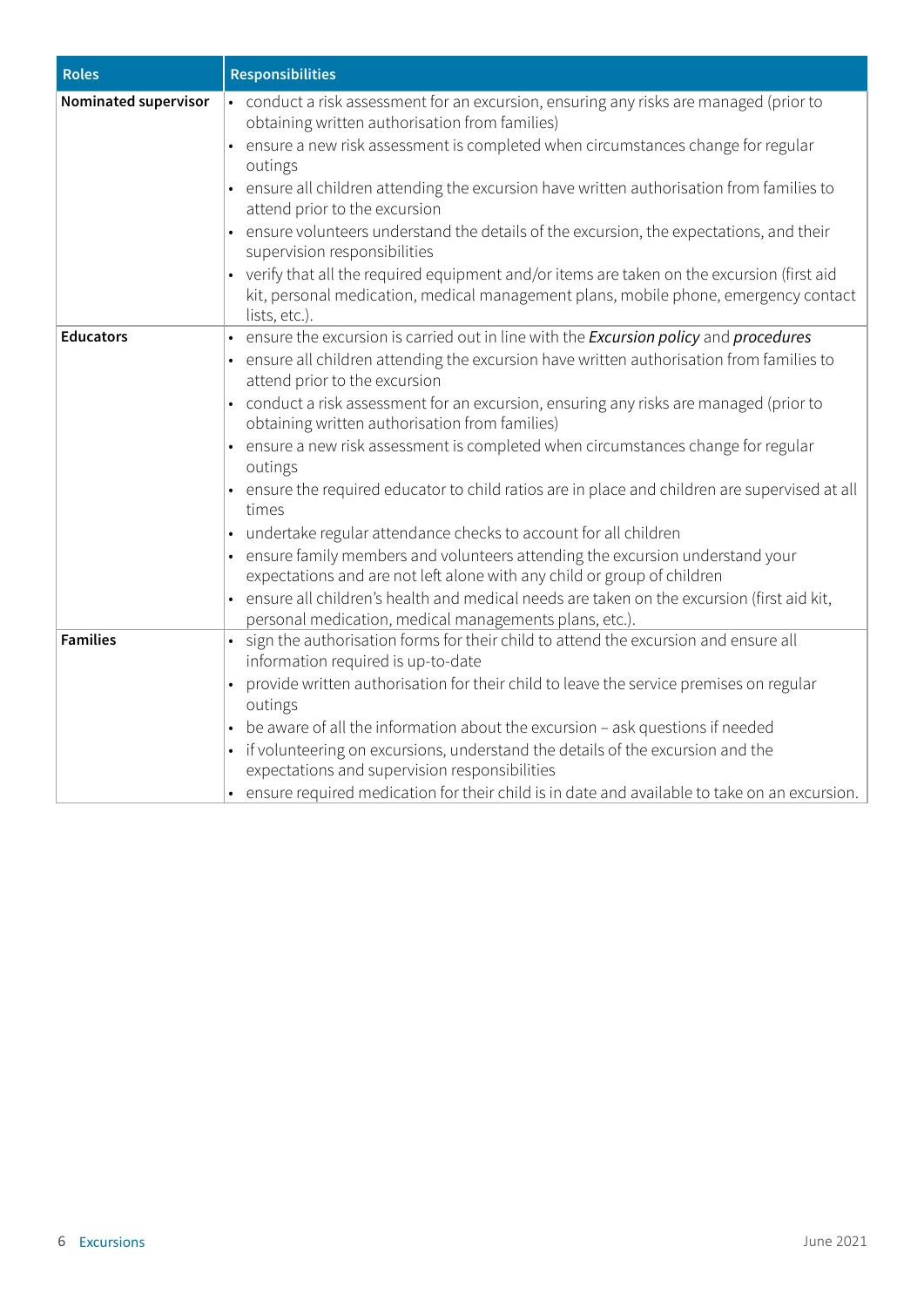The following table will assist you in developing procedures specific to your service's needs and context. Referring to the *Education and Care Services National Regulations* when you are writing your procedures will assist you to ensure that you are meeting your obligations.

| <b>Areas to</b><br>include in your<br>procedures                                                                                                                          | Things to consider and outline in each area<br>(this will be specific to the context of your service)                                                                                                                                                                                                                                                                                                                                                                                                                                                                                                                                                                                                                                                                                                                                                                                                                                                                                                                                                             | <b>Strategies for monitoring and</b><br>implementing procedures                                                                                                                                                                                                                                                                                                                                                                                                                                                                                                                                                                                                                                                                                                                | Related policy and/<br>or procedures                                                                                                                                                                                                                                                            |
|---------------------------------------------------------------------------------------------------------------------------------------------------------------------------|-------------------------------------------------------------------------------------------------------------------------------------------------------------------------------------------------------------------------------------------------------------------------------------------------------------------------------------------------------------------------------------------------------------------------------------------------------------------------------------------------------------------------------------------------------------------------------------------------------------------------------------------------------------------------------------------------------------------------------------------------------------------------------------------------------------------------------------------------------------------------------------------------------------------------------------------------------------------------------------------------------------------------------------------------------------------|--------------------------------------------------------------------------------------------------------------------------------------------------------------------------------------------------------------------------------------------------------------------------------------------------------------------------------------------------------------------------------------------------------------------------------------------------------------------------------------------------------------------------------------------------------------------------------------------------------------------------------------------------------------------------------------------------------------------------------------------------------------------------------|-------------------------------------------------------------------------------------------------------------------------------------------------------------------------------------------------------------------------------------------------------------------------------------------------|
| <b>Plans for before</b><br>the excursion<br>Regs: 89, 90, 99,<br>100, 101, 102, 168,<br>170, 171, 172<br>QA2<br>QA3: 3.2.1<br><b>QA4: 4.1</b><br>QA5<br>QA6<br>QA7: 7.1.2 | • How you intend to meet the regulations<br>related to excursions.<br>The information required to plan your<br>excursion.<br>• Undertaking risk assessments that will<br>identify potential risks of the excursion,<br>travel requirements and destination.<br>Implement systems to reflect on<br>supervision plans/ratio checks.<br>How the children will be transitioned<br>from the service to the excursion,<br>including to and from any vehicles.<br>The grouping of children and<br>supervision plans, including considering<br>children with specific behavioural, social,<br>emotional or physical needs.<br>• What specific children need, e.g. medical<br>management plans and medication.<br>How you will inform all educators, staff<br>and volunteers of their responsibilities<br>on the excursion.<br>How you will inform families about your<br>excursion.<br>• Who you will contact in the event of an<br>emergency and how you contact them.<br>Ensuring written authorisation is<br>received for children to participate in the<br>excursion. | Make sure your policy and<br>procedures are available for<br>all to access.<br>Consider creating an<br>excursion checklist of<br>all tasks/items needed<br>throughout the process, and<br>provide this to relevant staff<br>and educators.<br>Ensure risk assessments are<br>carried out and reviewed as<br>required.<br>Regularly reflect on<br>supervision plans and ratio<br>checks.<br>Create an excursion run<br>sheet and ensure each adult<br>has a copy.<br>Ensure all educators, staff<br>and volunteers understand<br>each step of the procedures.<br>Undertake an excursion<br>supervision induction for<br>volunteers.<br>Ensure the policy and<br>procedures are part of<br>educator and staff induction<br>training, and regularly<br>reviewed at team meetings. | Providing a child<br>safe environment<br>Dealing with<br>medical conditions<br>in children<br>Enrolment and<br>orientation<br>Incident, injury,<br>trauma and illness<br>Water safety<br>Sun protection<br>Acceptance<br>and refusal of<br>authorisations<br>Safe transportation<br>of children |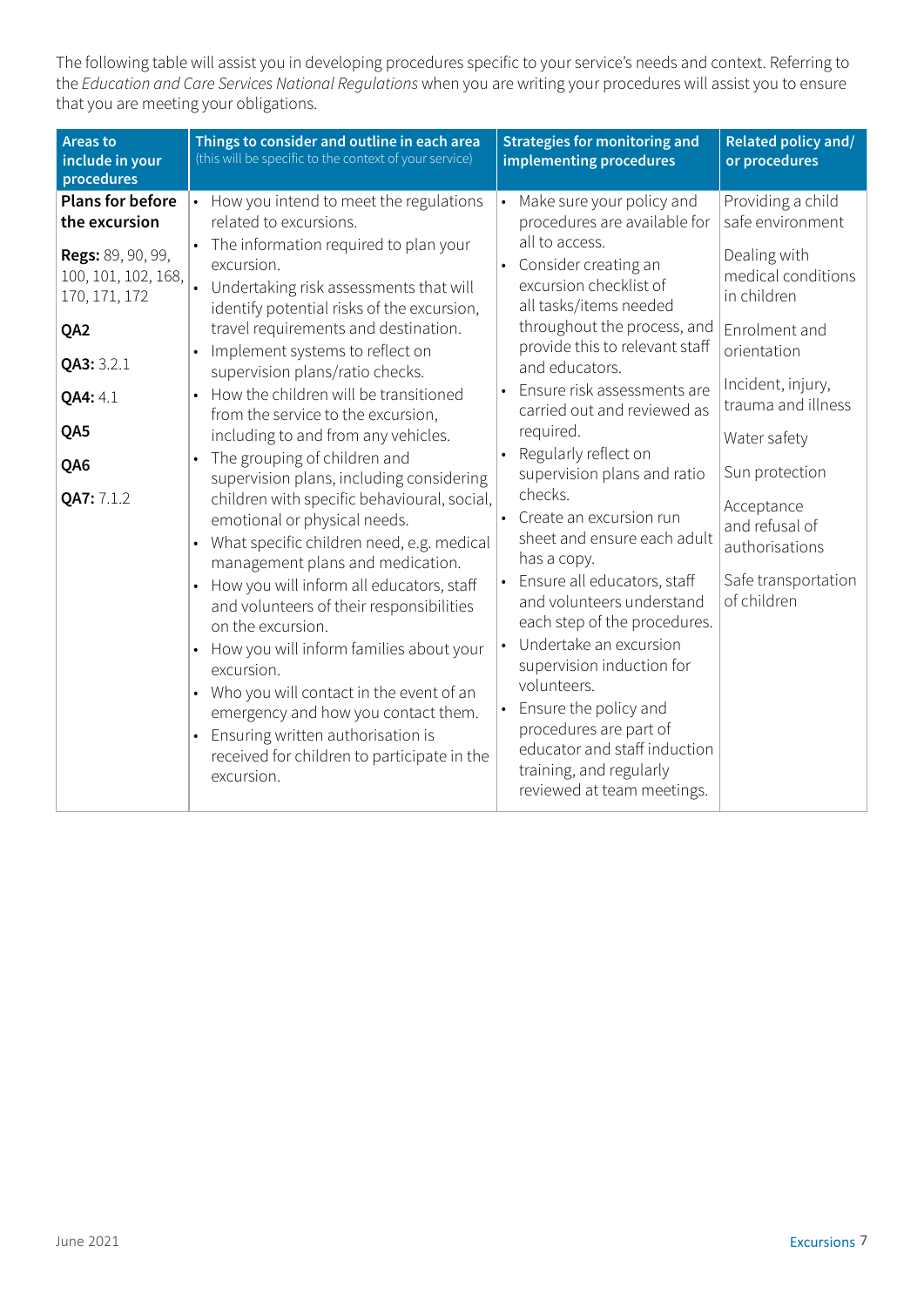| <b>Areas to</b><br>include in your<br>procedures                                                                                                   | Things to consider and outline in each area<br>(this will be specific to the context of your service)                                                                                                                                                                                                                                                                                                                                                                                                                                                                                                                                                               | <b>Strategies for monitoring and</b><br>implementing procedures                                                                                                                                                                                                                                                                  | Related policy and/<br>or procedures                                                                                                                                                                                                                                                                                                                                                |
|----------------------------------------------------------------------------------------------------------------------------------------------------|---------------------------------------------------------------------------------------------------------------------------------------------------------------------------------------------------------------------------------------------------------------------------------------------------------------------------------------------------------------------------------------------------------------------------------------------------------------------------------------------------------------------------------------------------------------------------------------------------------------------------------------------------------------------|----------------------------------------------------------------------------------------------------------------------------------------------------------------------------------------------------------------------------------------------------------------------------------------------------------------------------------|-------------------------------------------------------------------------------------------------------------------------------------------------------------------------------------------------------------------------------------------------------------------------------------------------------------------------------------------------------------------------------------|
| <b>Plans for during</b><br>the excursion<br>Regs: 89, 90, 99,<br>100, 101, 102<br>QA2<br>QA3: 3.2.1<br><b>QA4: 4.1</b><br>QA5<br>QA6<br>QA7: 7.1.2 | • The step-by-step actions that need to<br>happen, and items needed, prior to,<br>during and on return from the excursion.<br>This includes documentation that will<br>need to be ready on the day, bags,<br>spare clothes, food, hygiene equipment,<br>contact lists, phone, first aid kits, etc.<br>How children are supervised and<br>$\bullet$<br>accounted for and actions to be taken<br>in the event there are unaccounted for<br>children.<br>How you will reinforce clear expectations<br>with all attending the excursion on the<br>day.                                                                                                                  | Excursion timeline, outline<br>or checklist.<br>Clearly defined roles and<br>responsibility statements,<br>e.g. assigning certain<br>educators and staff to<br>check first aid kits, ensure<br>medication required by<br>children attending is taken<br>and stored appropriately,<br>check protective equipment,<br>supervision. | Sun protection<br>Water safety<br>The administration<br>of first aid<br>Incident, injury,<br>trauma and illness<br>Emergency and<br>evacuation<br>Providing a child<br>safe environment<br>Dealing with<br>medical conditions<br>in children<br>Delivery of children<br>to, and collection<br>from, education<br>and care service<br>premises<br>Safe transportation<br>of children |
| <b>Plans for after</b><br>the excursion<br>Regs: 89, 99, 100,<br>101, 102<br>QA1<br>QA2<br>QA7: 7.1.2                                              | • How the children will be transitioned<br>from the excursion back to the service,<br>including to and from any vehicles.<br>• The process for a family member or<br>authorised nominee to collect a child<br>directly from the excursion.<br>• How to review any actions taken by<br>educators during the excursion, e.g.<br>first aid given, if a medical professional<br>was contacted, if a family member was<br>contacted.<br>• How you will evaluate the value of the<br>excursion and document any issues that<br>need to be noted for the future.<br>• Ensure any consumables are<br>replenished, e.g. excursion bag, first aid<br>kits, hygiene equipment. | Consider creating an<br>$\bullet$<br>Excursion Review template<br>that reflects on the<br>educational value and the<br>health and safety issues that<br>need to be noted for future<br>excursions.<br>Develop systems to report<br>items that need to be<br>purchased to replenish<br>consumables.                               | Incident, injury,<br>trauma and illness<br>Governance and<br>management                                                                                                                                                                                                                                                                                                             |